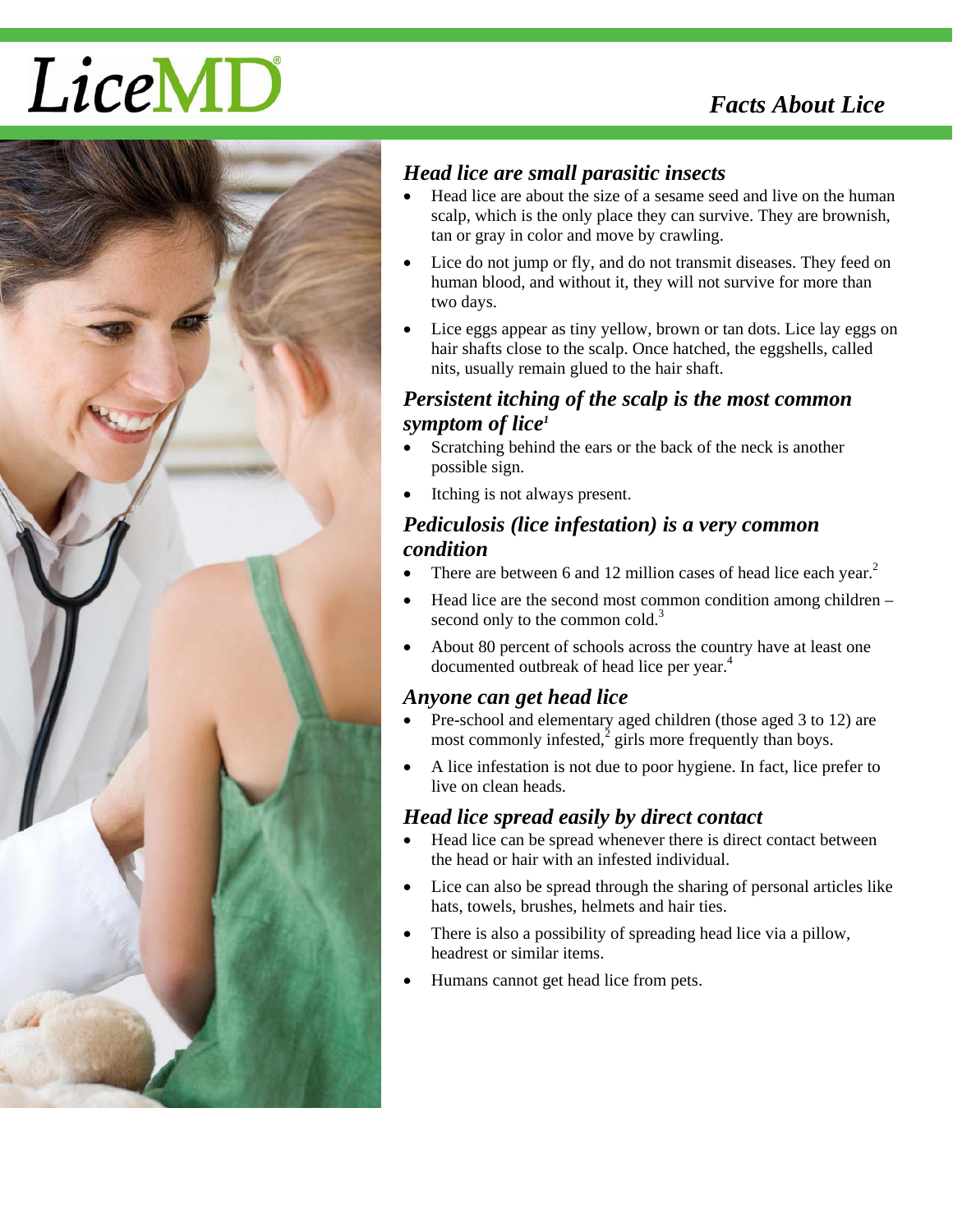

**Dickson County Schools**



# **Head Lice Tips for Parents**

The student will be excused from school the day he/she was sent home and one addition day. After these days, the days missed will be unexcused. The student may return to school after treatment with head lice medication and all nits removed. Parent/guardian must bring the box of the lice medication to the school and have the student checked by the school nurse or other appropriate school staff. Once cleared the student may return to the classroom. The student cannot ride the bus until cleared.

To eliminate head lice successfully, it is very important that all treatment instructions and steps be carefully followed and completed.

- 1. Examine your child's head, especially near the ears and at the back of the head/neck, for lice and nits if your child exhibits symptoms of a head lice. If lice or nits are found, all household members should be examined for lice and nits every 2–3 days. Anyone with lice or nits should be treated.
- 2. Before applying treatment, it may be helpful to remove clothing that can become wet or stained during treatment.
- 3. Apply lice shampoo, according to the instructions contained in the box or printed on the label. If your child has very long hair (longer than shoulder length), it may be necessary to use a second bottle. Pay special attention to instructions on the label or in the box regarding how long the medication should be left on the hair and how it should be washed out.
	- a. Do not use a combination shampoo/conditioner, or conditioner before or after using lice shampoo.
	- b. If a few live lice are still found 8–12 hours after treatment, but are moving more slowly than before, do not retreat. The medicine may take longer to kill all the lice.
	- c. If, after 8–12 hours of treatment, lice seem as active as before, the medicine may not be working. Speak with your health care provider, a different medication may be necessary.
- 4. Nit (head lice egg) combs, often found in lice shampoo packages, should be used to comb nits and lice from the hair shaft.
	- a. You may also want to put 2 parts water to 1 part vinegar on the child's head. Be sure to get the hair very wet with the solution and all the way to the scalp. The vinegar will help loosen the nits and make them easier to remove. Save any leftover solution to dip your comb in to rinse the nits out of the comb. After combing all hair carefully, rinse the hair in warm water.
	- b. After removing all the nit blow dry the hair. The hot air will help kill the nits.